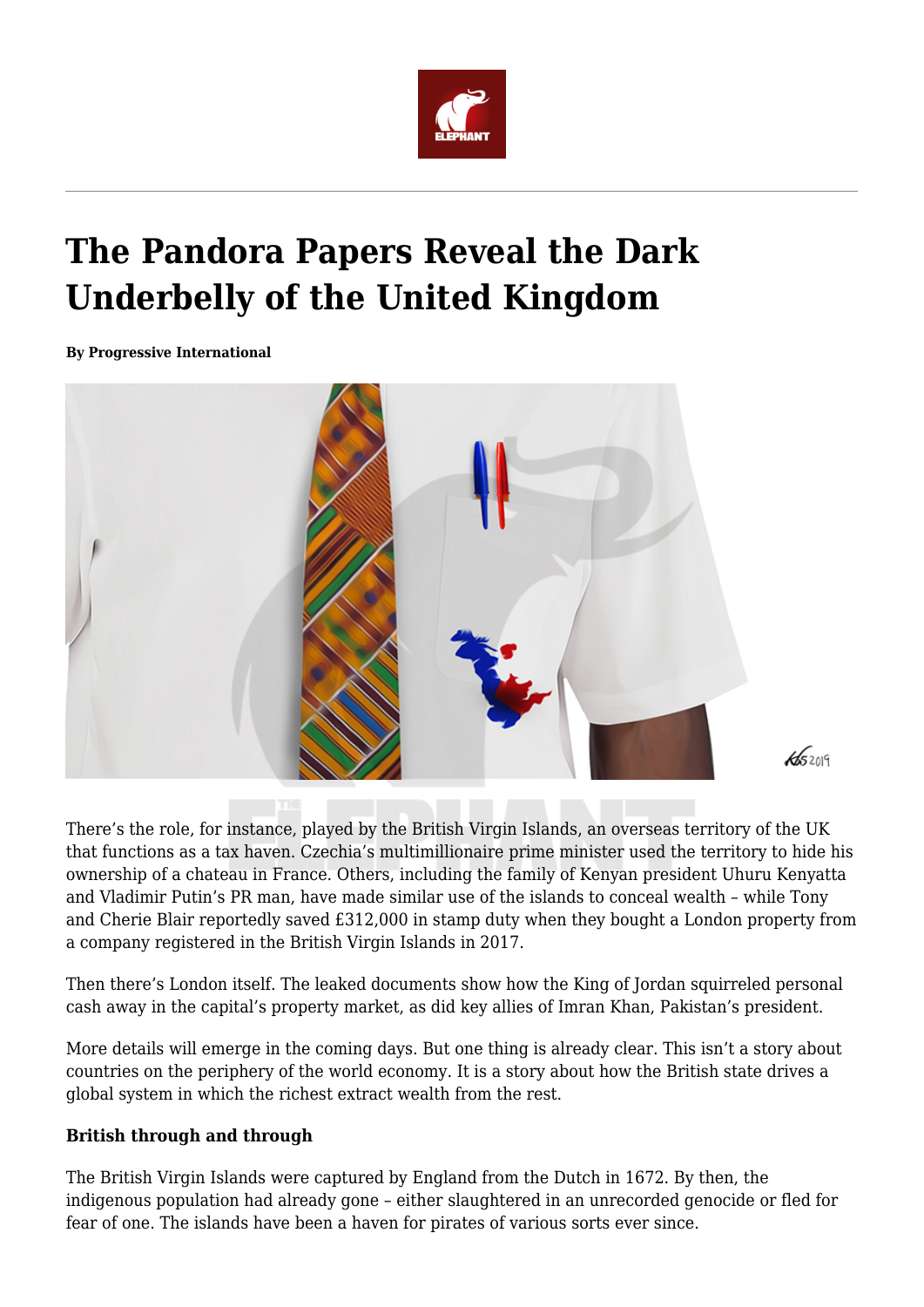But this is just one part of Britain's offshore network. There are around 18 legislatures across the globe that Westminster is ultimately responsible for. These include some of the worst offenders in the world of money laundering, tax dodging and financial secrecy. The Cayman Islands are British. So is Gibraltar. So are Anguilla and Bermuda.

These places aren't just British in an abstract sense. Under the 2002 British Overseas Territories Act, their citizens are British citizens. They operate under the protection of the British diplomatic service. And, when need be, they can rely on Her Majesty's Armed Forces: in the last 40 years, Britain has twice gone to war to defend Overseas Territories. Once was when Argentina tried to claim back the Falklands/Malvinas. The other time was the invasion of Iraq, when the British government claimed that Saddam Hussein's weapons programme threatened its military bases at Akrotiri and Dhekelia on the island of Cyprus.

## **This complexity is no accident**

In total, experts estimate, Britain and its overseas territories are responsible for facilitating around a third of the total tax dodged around the world. And that's before we consider money stolen by corrupt rulers, or the proceeds of crime. Not to mention the way that billionaires' hidden wealth allows them to influence our political systems in secret.

This complexity is no accident. The UK, unlike almost any other country on earth, lacks a written constitution. The rules about how the rules are made are set through 'convention', an endless fudge that ultimately amounts to them being made up by our rulers as they go along.

We see this most clearly in how the domestic territories of the British state are governed: Scotland, Wales, Northern Ireland, Greater London and the City of London each has its own arrangements, each absurd in its own way. Each of these messes leaves a different tangled thicket in which the crooks of the world can hide their cash.

Seen from the perspective of international capital, though, it is the Overseas Territories, as well as the Crown Dependencies of Jersey, Guernsey and Mann, which form the most significant part of this complex. They use the malleability of the British constitution to form a network of safes in which the rich can hide their cash.

## **A new era**

Although no one knows for sure how much money is hidden in tax havens, of which the British territories make up a significant chunk, the figures involved are so vast that academics at the Transnational Institute in the Netherlands have described them as "the backbone of global capitalism".

Seen this way, the constitutional flexibility of the British state isn't just some post-medieval hangover. It's a hyper-modern tool in an era of global surveillance capitalism, where the rich can flit around offshore while the rest are forever trapped by borders.

Through its empire, the British state played a key role in inventing modern capitalism. Now, the UK is helping reinvent capitalism once more, by extending the protection of a constitution designed by the powerful, for the powerful, to the billionaires, oligarchs and criminals of the world.

Adam Ramsay is openDemocracy's main site editor. You can follow him at @adamramsay. Adam is a member of the Scottish Green Party, sits on the board of Voices for Scotland and advisory committees for the Economic Change Unit and the journal Soundings.